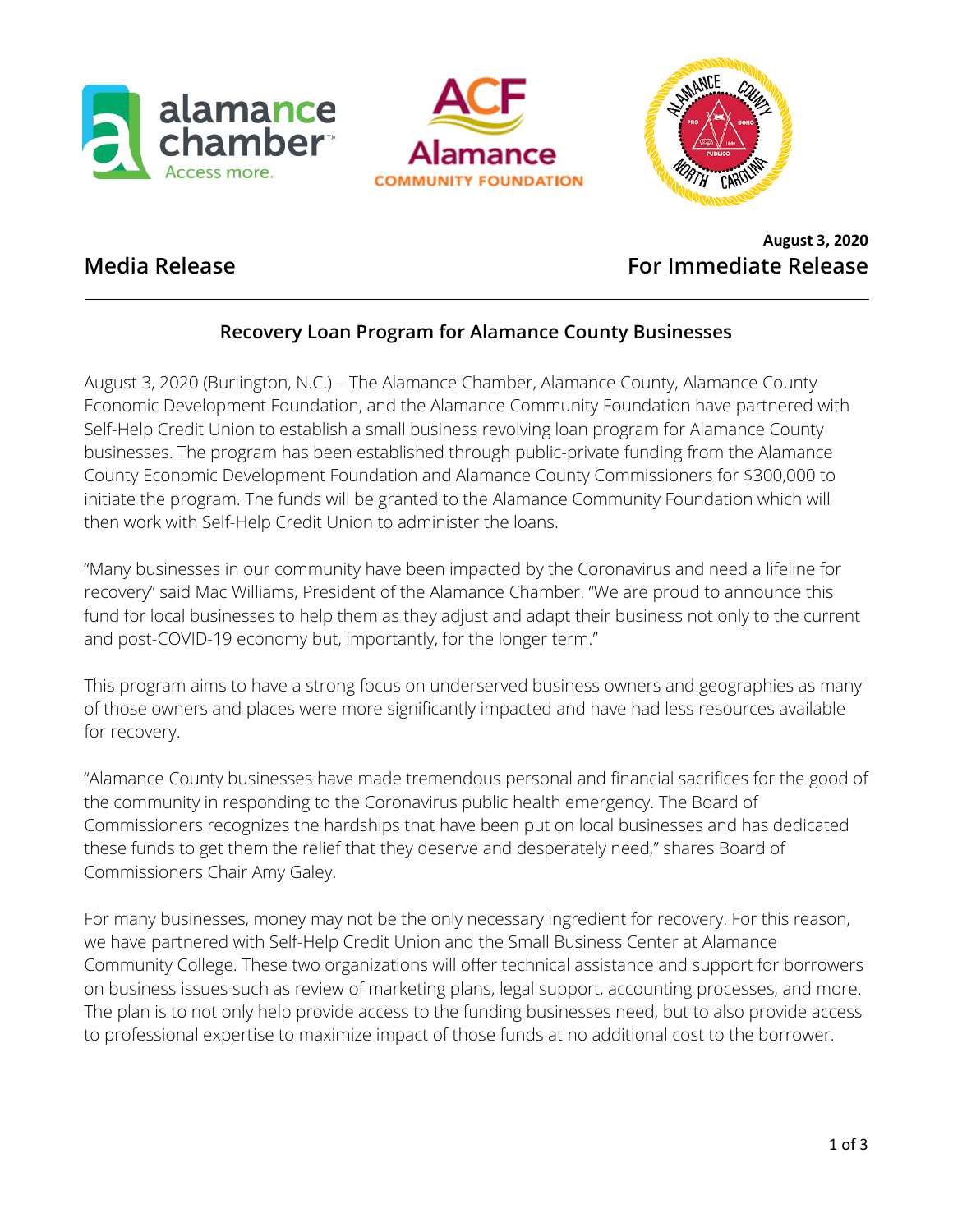Loans will range from \$2,500 to \$25,000 and can be used for working capital, business rent or mortgage, employee or independent contractor pay, business redesign, equipment, restocking of inventory, personal protection equipment, or other costs of re-opening for business in compliance with COVID-19 requirements. Loans will have a 4% fixed interest rate, no application fee or origination fee, and have no payments due for the first six months. Self Help Credit Union will process, service and collect loans for the community. As a bonus, these funds will be part of a revolving loan fund. As monies are paid back over the course of the loans, funds can be loaned to other businesses.

Past Chair of the Alamance Community Foundation, Fairfax Reynolds, shares their excitement in "playing a role in this program to assist small businesses. The program will be an important vehicle for helping COVID-19 impacted businesses get back on their feet and move forward. The program is available to both for profit and not for profit businesses and both sectors have been hit hard."

For more information on the loan, visit:

Self-Help Credit Union: [https://www.self-help.org/alamance-loans](https://nam04.safelinks.protection.outlook.com/?url=https%3A%2F%2Fwww.self-help.org%2Falamance-loans&data=02%7C01%7Candrea%40alamancechamber.com%7C9a3ba6ac625f4fa9eeb608d834bda2bb%7C4c26578600a148d882897cdf859085f8%7C0%7C0%7C637317336378628913&sdata=LsQgKknfInvh8%2BtUR36tyqiaqw%2BdxBQ6KEFhHrZQUec%3D&reserved=0) Alamance Chamber Loan Page: [www.alamancechamber.com/recovery-loan-program](http://www.alamancechamber.com/recovery-loan-program)

### About the Alamance Chamber

The Alamance Chamber is a membership-based, volunteer-led, non-profit community and economic development organization. It provides a wealth of resources and support for new and existing businesses, current and relocating residents to the area, and the public. The Chamber serves its mission by enhancing the welfare of businesses and promoting and stimulating economic vitality in the Alamance County are for the benefit of its members and the community.

Mac Williams, President 336.228.1338 [mac@alamancechamber.com](mailto:mac@alamancechamber.com)

## About the Alamance Community Foundation

The Alamance Community Foundation, founded in 1991, is a charitable organization dedicated to strengthening Alamance County for present and future generations through philanthropy. The Foundation provides donors with a flexible way to accomplish their giving goals, maintains a permanent endowment to address the community's evolving needs, and encourages private giving for the public good.

Gavin Stevens, Executive Director 336.790.6627 [gavin@alamancecommunityfoundation.org](mailto:gavin@alamancecommunityfoundation.org)